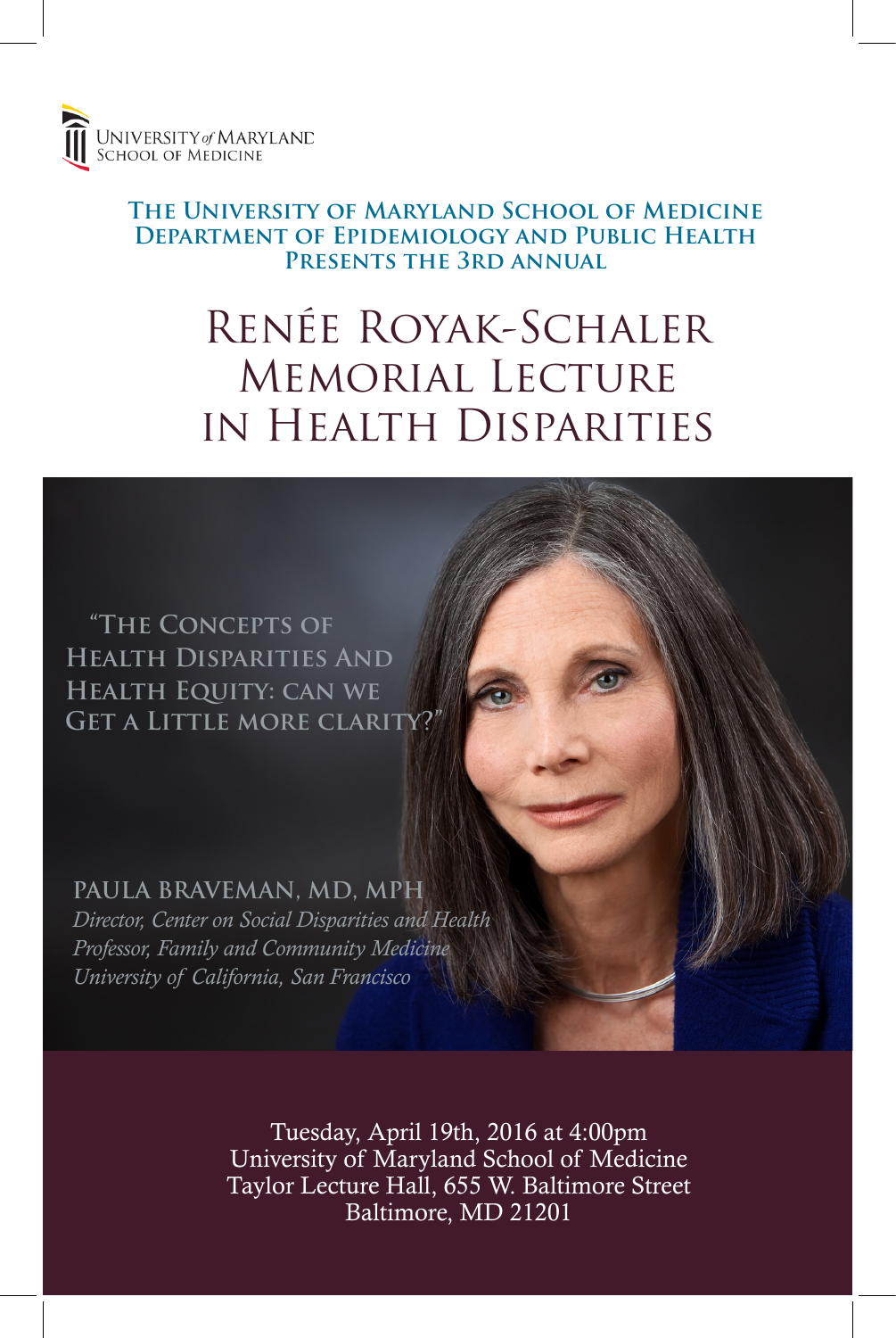## Featured Speaker paula braveman, md, mph



Paula Braveman, MD, MPH is Professor of Family and Community Medicine and Director of the Center on Social Disparities in Health at the University of California, San Francisco (UCSF). For more than 25 years, Dr. Braveman has studied and published extensively on health equity and the social determinants of health, and has worked to bring attention to these issues in the U.S. and internationally. Her research has focused on measuring, documenting, understanding, and addressing socioeconomic and racial/ethnic disparities, particularly in maternal and infant health. During the 1990s she collaborated with World Health Organization staff in Geneva to develop a global initiative on equity in health and health care. She has been the Research Director for a national commission on the social determinants of health in the U.S. supported by the Robert Wood Johnson Foundation. Throughout her career, she has collaborated with local, state, federal, and international health agencies to translate rigorous research into practice with the goal of achieving greater equity in health. She was elected to the Institute of Medicine of the U.S. National Academy of Sciences in 2002 and has served on the Advisory Council of the National Institute for Minority Health and Health Disparities.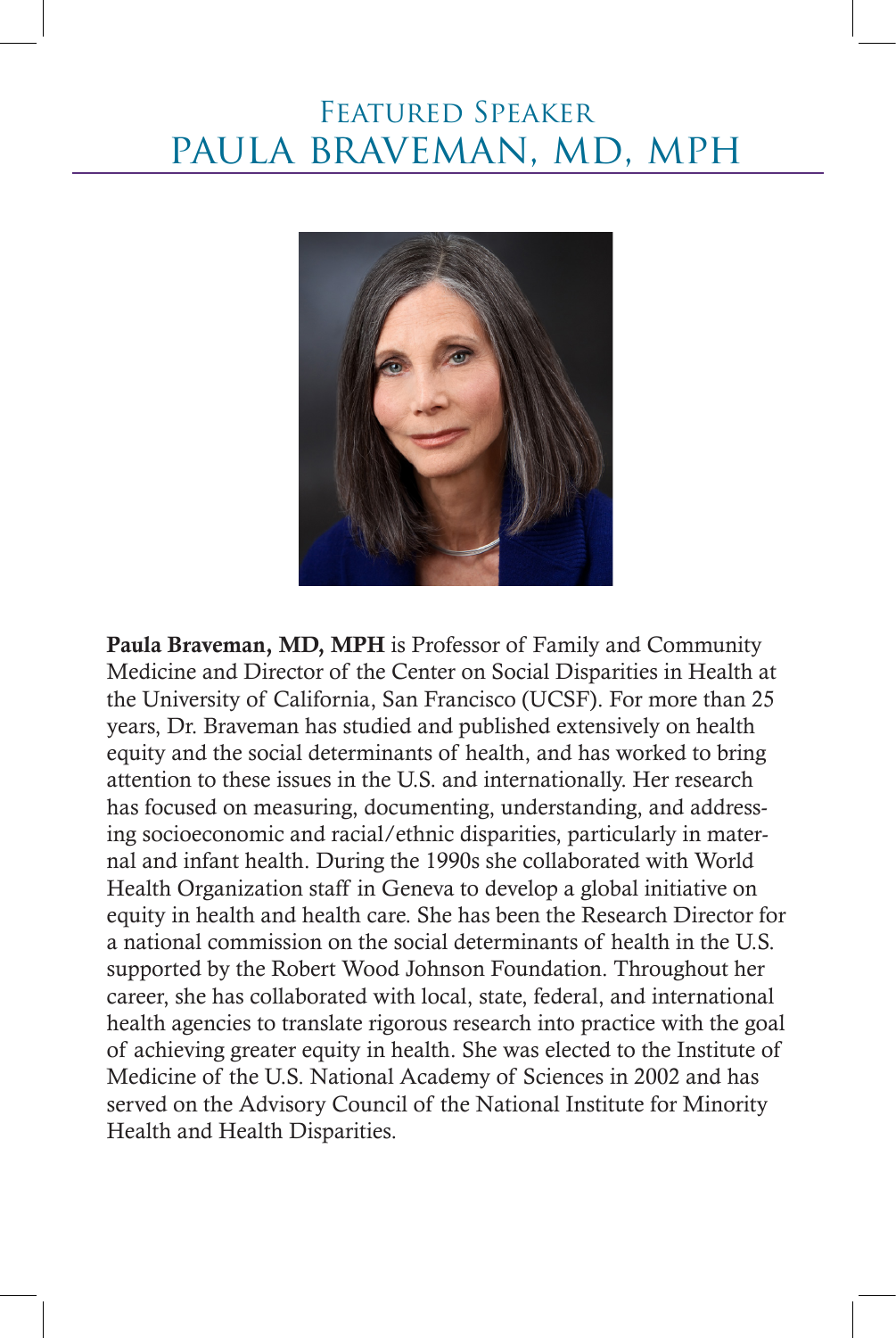## Program

## **Welcoming Remarks & introduction of speaker**

#### Jay S. Magaziner, PhD, MSHyg

*Professor and Chair Department of Epidemiology and Public Health*

## **Renée Royak-Schaler Memorial Lecture**

 "The Concepts of Health Disparities and Health Equity: Can We Get a Little More Clarity?"

#### Paula Braveman, MD, MPH

*Director, Center on Social Disparities and Health Professor, Family and Community Medicine University of California, San Francisco*

### **RECEPTION**